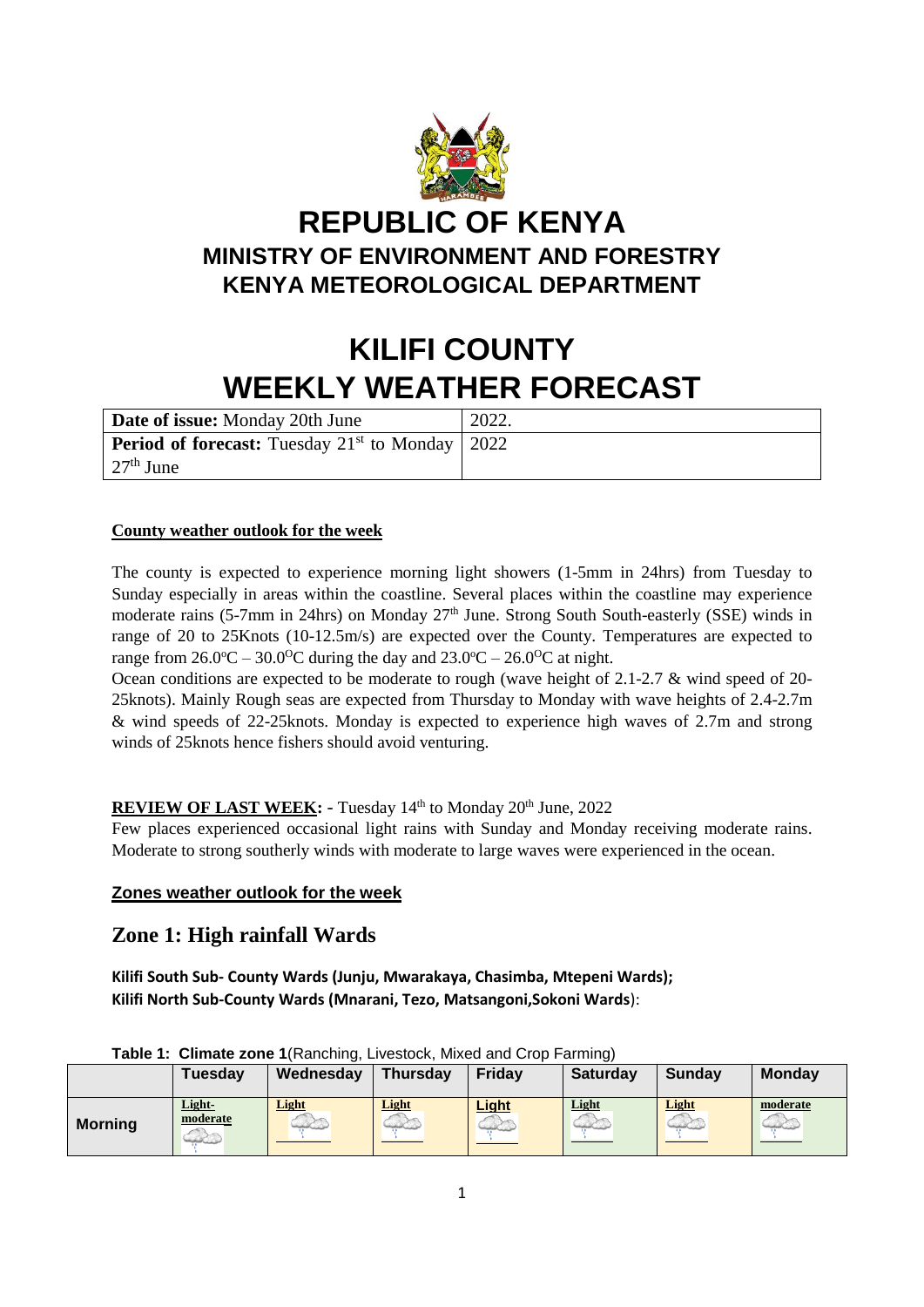| Afternoon                         |        |                     |                     |                       |                       |                       | moderate |
|-----------------------------------|--------|---------------------|---------------------|-----------------------|-----------------------|-----------------------|----------|
| <b>Night</b>                      |        |                     |                     |                       |                       |                       | moderate |
| Rainfall<br>distribution          |        |                     |                     |                       |                       |                       |          |
| <b>Maximum</b><br>temperatur<br>e | 29.0°C | 27.0°C              | 27.0°C              | $27.0$ <sup>o</sup> C | 27.0°C                | $27.0$ <sup>o</sup> C | 27.0°C   |
| <b>Minimum</b><br>temperatur<br>e | 24.0°C | 24.0 <sup>o</sup> C | 24.0 <sup>°</sup> C | 24.0°C                | $23.0$ <sup>o</sup> C | 24.0°C                | 24.0°C   |

Generally Total weekly rainfall will be 5-25 mm.

## **Zone 2: Medium rainfall Wards**

**Magarini Sub-County Wards (Marafa, Sabaki Wards); Malindi Sub-County Wards ( Kakuyuni, Ganda, Malindi Wards); Kilifi North Sub- County Wards (Watamu Wards); Kaloleni Sub-County Wards (Kaloleni Wards**) **Rabai sub-county wards (Rabai, Ruruma)**

**Table 2: Climate zone** 2(Ranching, Livestock, Mixed and Crop Farming)

|                                   | <b>Tuesday</b>        | Wednesday             | <b>Thursday</b>       | <b>Friday</b>         | <b>Saturday</b>       | <b>Sunday</b>         | <b>Monday</b>         |
|-----------------------------------|-----------------------|-----------------------|-----------------------|-----------------------|-----------------------|-----------------------|-----------------------|
| <b>Morning</b>                    | Light-                | Light                 | Light                 | Light-                | Light-                |                       | moderate              |
| Afternoon                         |                       |                       |                       |                       |                       |                       | moderate              |
| <b>Night</b>                      |                       |                       |                       |                       |                       |                       | moderate              |
| Rainfall<br>distribution          |                       |                       |                       |                       |                       |                       |                       |
| <b>Maximum</b><br>temperatur<br>e | $26.0$ <sup>o</sup> C | $27.0$ <sup>o</sup> C | $27.0$ <sup>o</sup> C | $27.0$ <sup>o</sup> C | $27.0$ <sup>o</sup> C | $27.0$ <sup>o</sup> C | $27.0$ <sup>°</sup> C |
| <b>Minimum</b><br>temperatur<br>e | $24.0$ <sup>°</sup> C | $25.0$ <sup>o</sup> C | $26.0$ <sup>o</sup> C | $25.0$ <sup>o</sup> C | $25.0$ <sup>o</sup> C | $25.0$ <sup>o</sup> C | 25.0°C                |

Generally Total weekly rainfall will be 5-25 mm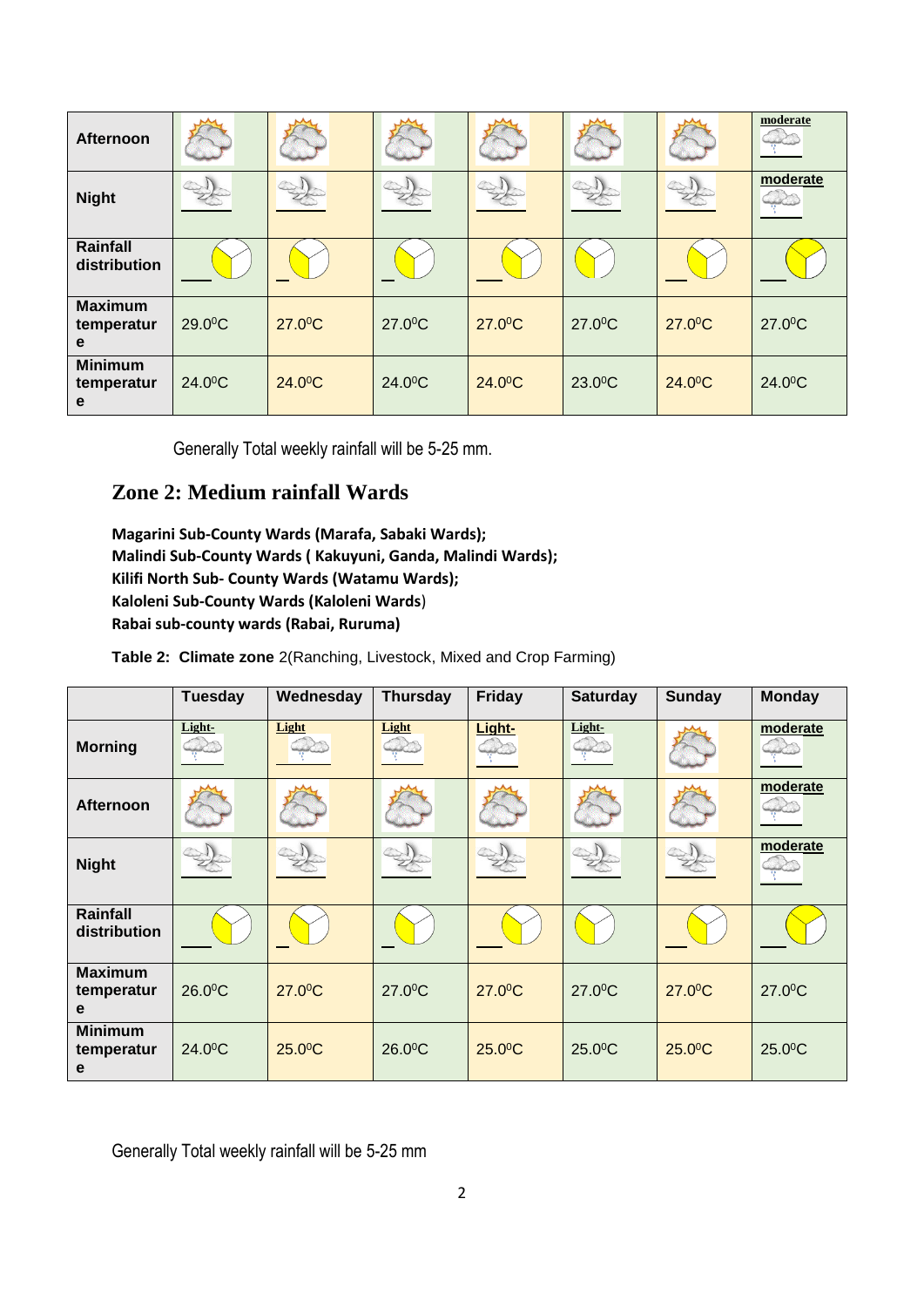## **Zone 3: Low rainfall Wards**

**Magarini Sub-County Wards (Magarini, Adu, Garashi Wards); Malindi Sub-County Wards (Jilore Ward); Kaloleni Sub-County Wards (Mariakani, Kayafungo, Mwanamwinga Wards**): **Ganze sub-county wards (Ganze, Bamba wards)**

|                                   | <b>Tuesday</b>      | Wednesday             | <b>Thursday</b>       | Friday | <b>Saturday</b>       | <b>Sunday</b>         | <b>Monday</b> |
|-----------------------------------|---------------------|-----------------------|-----------------------|--------|-----------------------|-----------------------|---------------|
| <b>Morning</b>                    | Light-              | Light-                | Light-                |        | Light-                |                       | Light-        |
| <b>Afternoon</b>                  |                     |                       |                       |        |                       |                       |               |
| <b>Night</b>                      |                     |                       |                       |        |                       |                       |               |
| Rainfall<br>distribution          |                     |                       |                       |        |                       |                       |               |
| <b>Maximum</b><br>temperatur<br>e | 29.0°C              | $30.0$ <sup>o</sup> C | $30.0$ <sup>o</sup> C | 29.0°C | $30.0$ <sup>o</sup> C | 30.0°C                | 30.0°C        |
| <b>Minimum</b><br>temperatur<br>e | 23.0 <sup>°</sup> C | $23.0$ <sup>o</sup> C | 24.0°C                | 23.0°C | 23.0°C                | $23.0$ <sup>o</sup> C | 23.0°C        |

**Table 3: Climate zone** 3(Ranching, Livestock, Mixed and Crop Farming)

Generally Total weekly rainfall will be 1-5 mm

#### *CDMS COMMENTARY*

Mainly occasional showers experienced with Sunday and Monday receiving moderate rains over few places. Few places within the coastline are expected to experience morning showers with Monday  $27<sup>th</sup>$ expected to receive moderate rains ranging from 5-7mm in 24hrs. Day temperatures are expected to be lower.

#### **7-DAY MARINE FORECAST**

Moderate to rough sea conditions with large waves of 2.1–2.7m and strong winds of 20 to 25 knots (10– 12.5m/s) are expected to prevail.

Advisories

 **Ocean users are advised to venture with caution especially from Thursday to Sunday due to strong winds (22-25Knots) & large waves (2.4m) . Ocean users are advised to avoid venturing the ocean on Monday 27th June due to high waves(2.7m) & strong winds (25knots).**